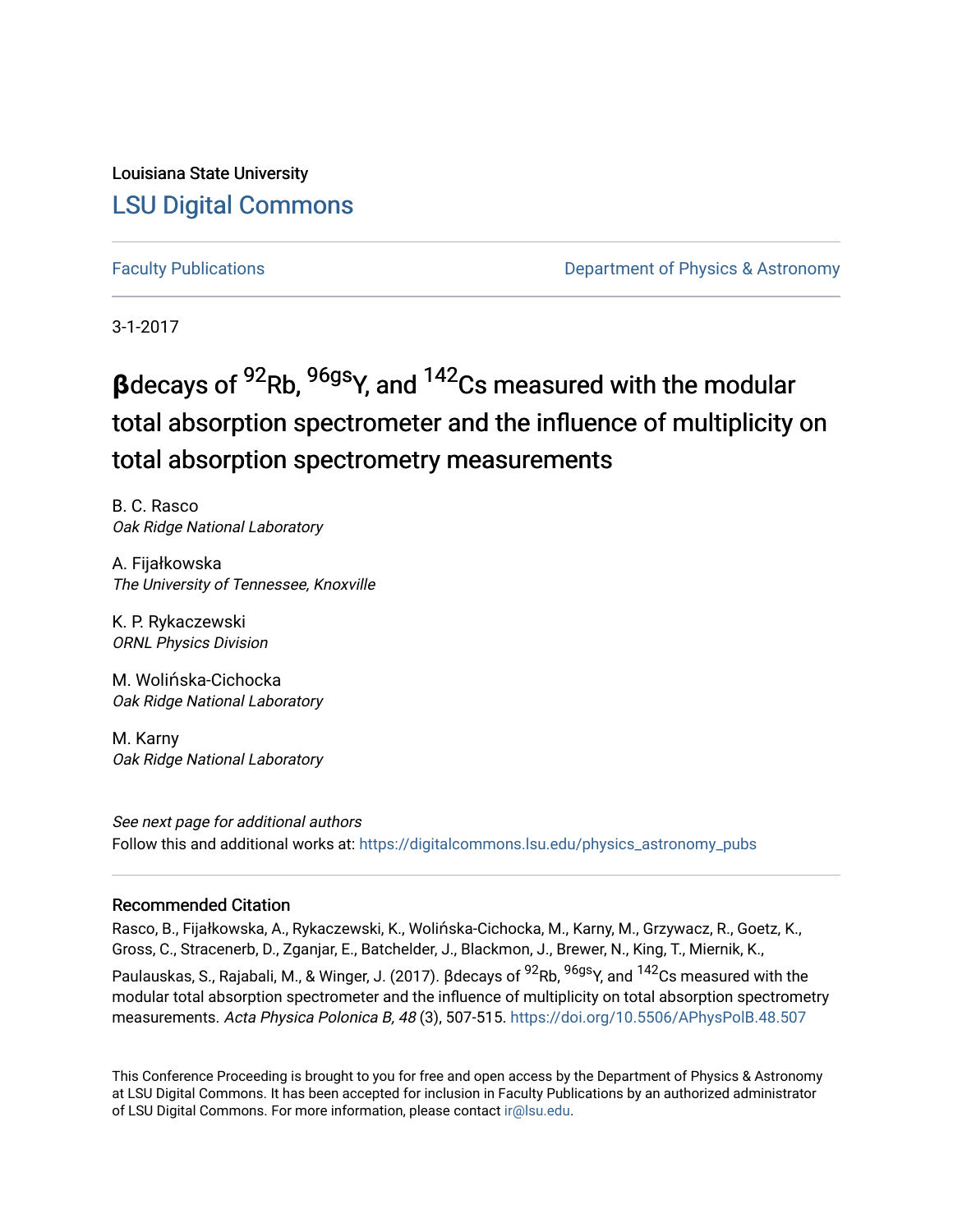# Authors

B. C. Rasco, A. Fijałkowska, K. P. Rykaczewski, M. Wolińska-Cichocka, M. Karny, R. K. Grzywacz, K. C. Goetz, C. J. Gross, D. W. Stracenerb, E. F. Zganjar, J. C. Batchelder, J. C. Blackmon, N. T. Brewer, T. King, K. Miernik, S. V. Paulauskas, M. M. Rajabali, and J. A. Winger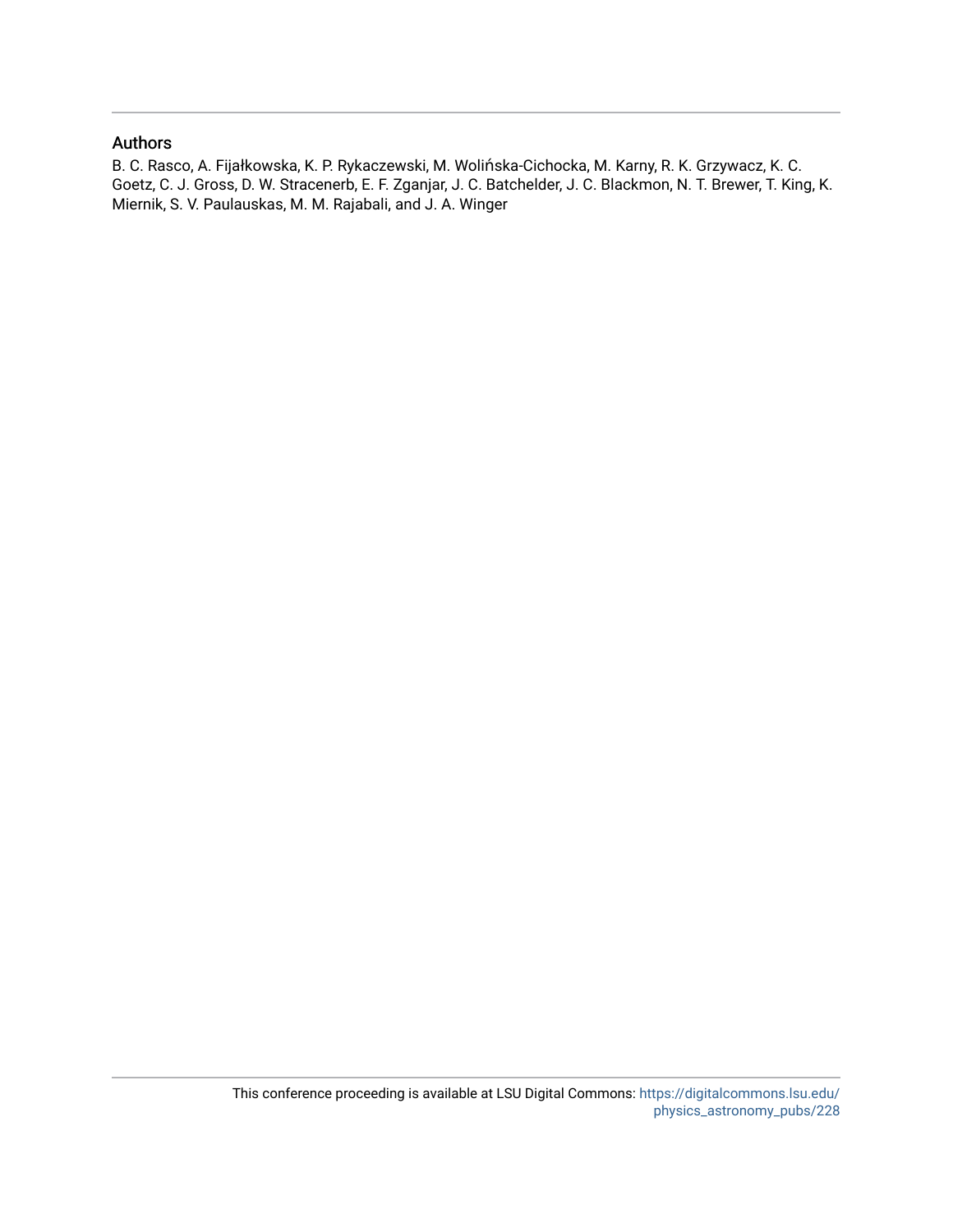# $\beta$  DECAYS OF  $92$ Rb,  $96$ gsY, AND  $142$ Cs MEASURED WITH THE MODULAR TOTAL ABSORPTION SPECTROMETER AND THE INFLUENCE OF γ MULTIPLICITY ON TOTAL ABSORPTION SPECTROMETRY MEASUREMENTS∗

B.C. RASCO<sup>a,b,c,d</sup>, A. Fijałkowska<sup>e,c</sup>, K.P. Rykaczewski<sup>b</sup> M. WOLIŃSKA-CICHOCKA<sup>f,b,a</sup>, M. KARNY<sup>e,b,a</sup>, R.K. GRZYWACZ<sup>c,b,a</sup> K.C. GOETZ<sup>g,c</sup>, C.J. Gross<sup>b</sup>, D.W. Stracener<sup>b</sup>, E.F. Zganjar<sup>d</sup> J.C. BATCHELDER<sup>h</sup>, J.C. BLACKMON<sup>d</sup>, N.T. BREWER<sup>a,b,c</sup>, T. KING<sup>c</sup> K. MIERNIK<sup>e,a</sup>, S.V. Paulauskas<sup>c</sup>, M.M. Rajabali<sup>i</sup>, J.A. Winger<sup>j</sup>

<sup>a</sup>JINPA, Oak Ridge National Laboratory, Oak Ridge TN, USA, <sup>b</sup>Physics Division, Oak Ridge National Laboratory, Oak Ridge TN, USA, <sup>c</sup>Department of Physics and Astronomy, University of Tennessee Knoxville TN, USA <sup>d</sup>Department of Physics and Astronomy, Louisiana State University Baton Rouge LA, USA <sup>e</sup>Faculty of Physics, University of Warsaw, Warszawa, Poland

<sup>f</sup>Heavy Ion Laboratory, University of Warsaw, Warszawa, Poland <sup>g</sup>CIRE Bredesen Center, University of Tennessee, Knoxville TN, USA <sup>h</sup>Department of Nuclear Engineering, University of California, Berkeley CA, USA <sup>i</sup>Physics Department, Tennessee Technological University, Cookeville TN, USA <sup>j</sup>Department of Physics and Astronomy, Mississippi State University Mississippi State MS, USA

(Received December 14, 2016)

Total absorption spectroscopy is a technique that helps obtain reliable  $\beta$ -feeding patterns of complex decays important for nuclear structure and astrophysics modeling as well as decay heat analysis in nuclear reactors. The need for improved measurements of  $\beta$ -feeding patterns from fission decay products has come to the forefront of experiments that use nuclear reactors as a source of antineutrinos. Here we present more detailed results, in particular the  $\beta$ -decay measurements of  $96s\bar{s}Y$ , and demonstrate the impact of the β-delayed  $\gamma$  multiplicity on the overall efficiency of Modular Total Absorption Spectrometer used at Oak Ridge National Laboratory to study the decays of fission products abundant during a nuclear fuel cycle.

DOI:10.5506/APhysPolB.48.507

<sup>∗</sup> Presented at the Zakopane Conference on Nuclear Physics "Extremes of the Nuclear Landscape", Zakopane, Poland, August 28–September 4, 2016.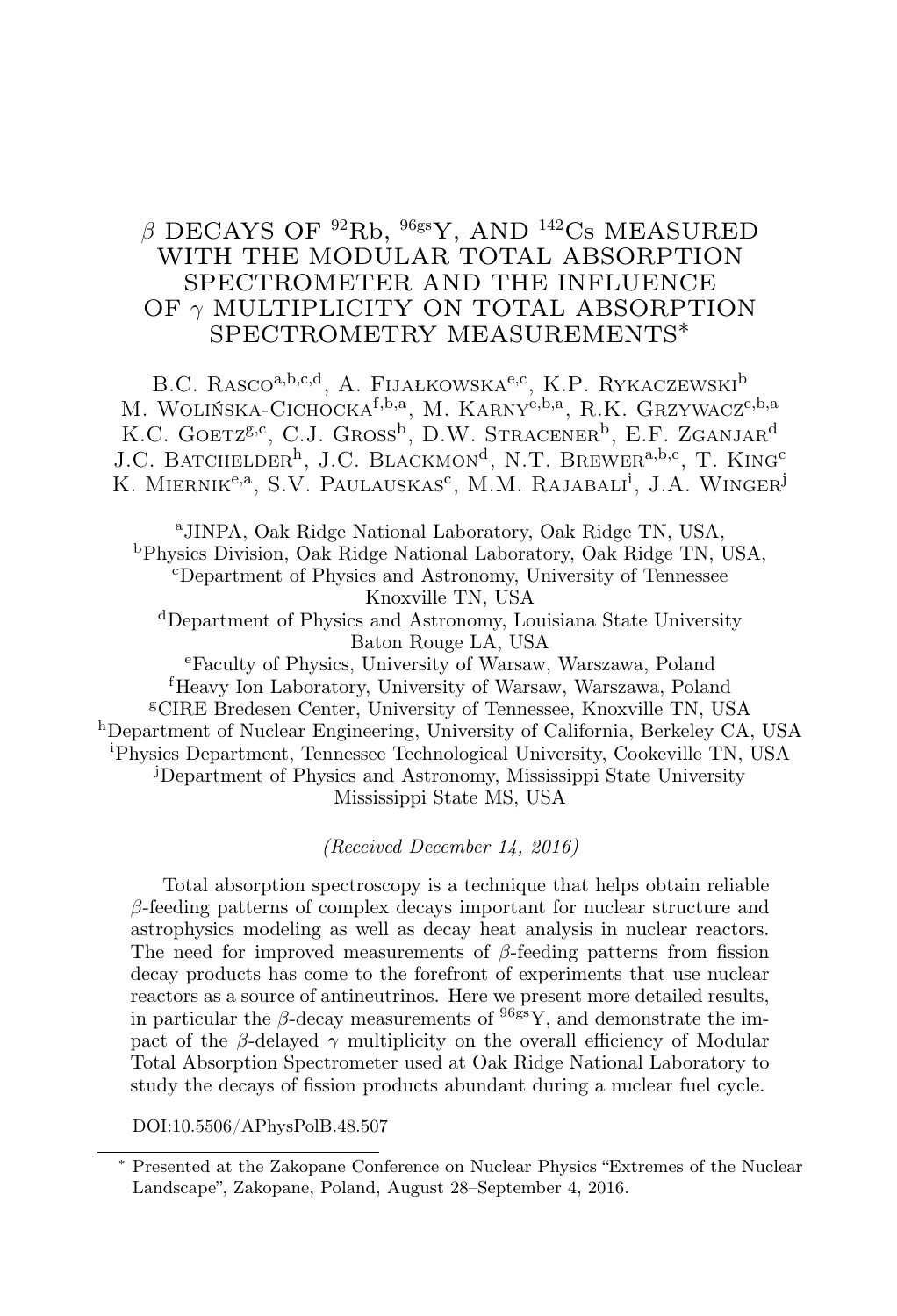#### 1. Introduction

Total absorption spectrometry is a technique that can facilitate accurate measurements of  $\beta$ -feeding patterns in neutron-rich nuclei [\[1\]](#page-9-0). Such reliable  $\beta$ -decay characterization is needed to model the decays of fission products in nuclear reactors. Accurate  $\beta$ -decay feeding patterns also improve input data, such as half-lives and  $\beta$ -delayed neutron-emission fractions, needed for modeling of the r-process.

The  $\beta$  decay of fission products, where the decay schemes are incomplete or even incorrect, contribute substantially to the decay heat release during the nuclear fuel cycle [\[2\]](#page-9-1). It is the only source of heating nuclear fuel after planned or accidental reactor shut-down. Improved knowledge of the decay properties will help to analyze the energy release and, therefore, improve reactor operation efficiency as well as the safety of spent fuel transportation and storage. More recently, there is much interest in reactor-fission product decays from the high precision reactor antineutrino community. During nuclear reactor operations  $\beta$  decays are the only source of antineutrinos. The fission products most important for the decay heat analysis simultaneously play a crucial role in the evaluation of reactor antineutrino energy spectra.

Recently, results obtained with the Modular Total Absorption Spectrometer (MTAS) located at Oak Ridge National Laboratory on the three largest contributing nuclei to the high-energy part of the reactor  $\bar{\nu}_e$  spectrum (<sup>92</sup>Rb,  $96$ gsY, and  $142$ Cs) pointed to large deficiencies in the earlier adopted β-decay properties of  $\frac{142}{\text{Cs}}$  [\[3\]](#page-9-2). The  $\beta$ -transition intensities to low-energy levels in <sup>142</sup>Ba were shown to be largely overestimated. The MTAS-corrected decay pattern of a single nucleus,  $142\text{Cs}$ , has changed the overall calculated detectable antineutrino flux by 1%. This change reduces the reactor  $\bar{\nu}_e$ anomaly while increasing the discrepancies in the high-energy portion of the  $\bar{\nu}_e$  spectra ("shoulder") at  $\bar{\nu}_e$  energies between 5 MeV and 7 MeV [\[4\]](#page-9-3). Also briefly reported was the validation of the  $96g$ sY  $\beta$  decay. The explicit results and some further details of the  $96$ gsY  $\beta$  decay are presented in these proceedings.

Evaluating  $\beta$  decays obtained through total absorption spectrometry requires relatively complicated procedures  $[5-8]$  $[5-8]$ .  $\beta$ -decay feedings are derived by measuring the  $\gamma$  rays that come from the decay of the  $\beta$ -fed level in the daughter nucleus. For lower lying energy levels, the decay paths often involve only 1 or 2  $\gamma$  rays. But for higher lying energy levels, there are many lower lying energy levels accessible through E1, M1, and E2  $\gamma$  transitions. There are usually many different decay paths possible, with most paths involving anywhere from 1 to 4  $\gamma$  rays. Measuring and identifying multiple  $\gamma$ -ray decay paths, with the use of low-efficiency detectors, is challenging. It is not only time consuming, but in a case of many weak  $\beta$ -transitions to close-lying states, even high resolution HPGe detectors cannot resolve indi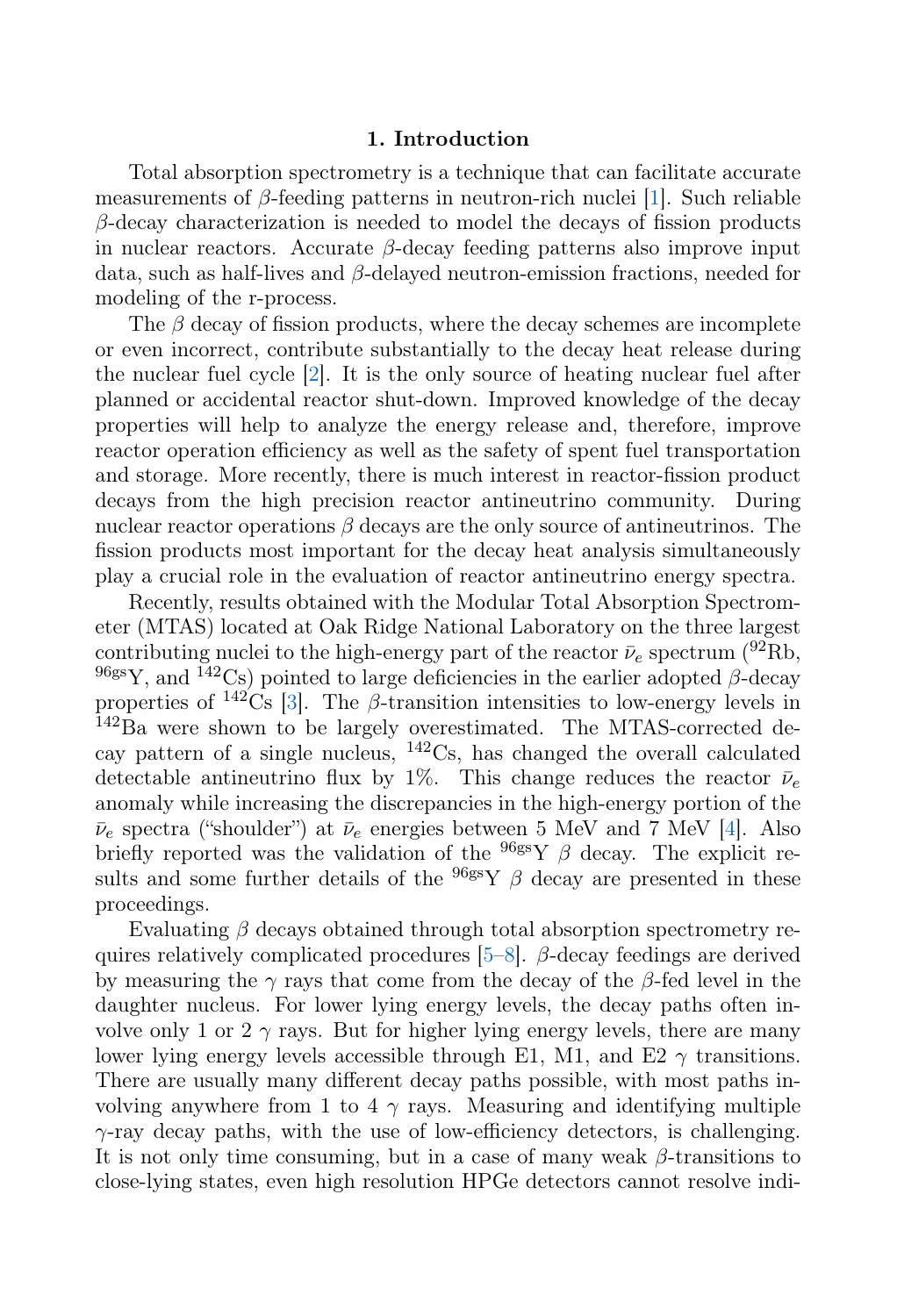vidual  $\gamma$  transitions and identify the decay path. Due to the low efficiency for detection of multi- $\gamma$  cascades, the missed multi- $\gamma$  decays from high energy levels have a large impact on the analyzed  $\beta$ -decay pattern.

In this proceeding, we discuss the influence of  $\gamma$ -decay multiplicity on detector efficiency and the associated derived  $\beta$ -decay schemes. For the high-efficiency detector like MTAS, there are results that are somewhat nonintuitive when compared with well-known low-efficiency detectors. We will also discuss the influence on the  $\bar{\nu}_e$  e nergy spectrum of a nomalous decays that shift the  $\bar{\nu}_e$  spectrum in the opposite direction as Pandemonium affected nuclei  $[1]$ . We use <sup>92</sup>Rb as an example to show the possible influence of other types of errors in the nuclear database on the  $\bar{\nu}_e$  energy spectrum.

## 2. The  $\beta$  decay of  $96g$ s $Y$

As previously reported in [\[3\],](#page-9-2) the  $\beta$ -feeding intensities for  $96$ gsY are in line with the current ENSDF values [\[9\]](#page-9-6). In these proceedings, we provide further detail of the total absorption spectroscopy measurements of the  $\beta$  decay of <sup>96gs</sup>Y. The total fit of the simulated i ndividual l evel decays to the total MTAS data for the 96gsY is shown in Fig. [1.](#page-4-0) The associated calculated  $\beta$ -feeding intensities are shown in Fig. [2.](#page-5-0) There are sev-



<span id="page-4-0"></span>Fig. 1. (Color online) Fit of the individual level decays to the total extracted MTAS data for  $96gSY$  (black). The ground state feeding (orange) and the feeding to the 1581 keV  $0^+$  excited state (blue–green) are the wide non-peaked distributions that increase at lower energies.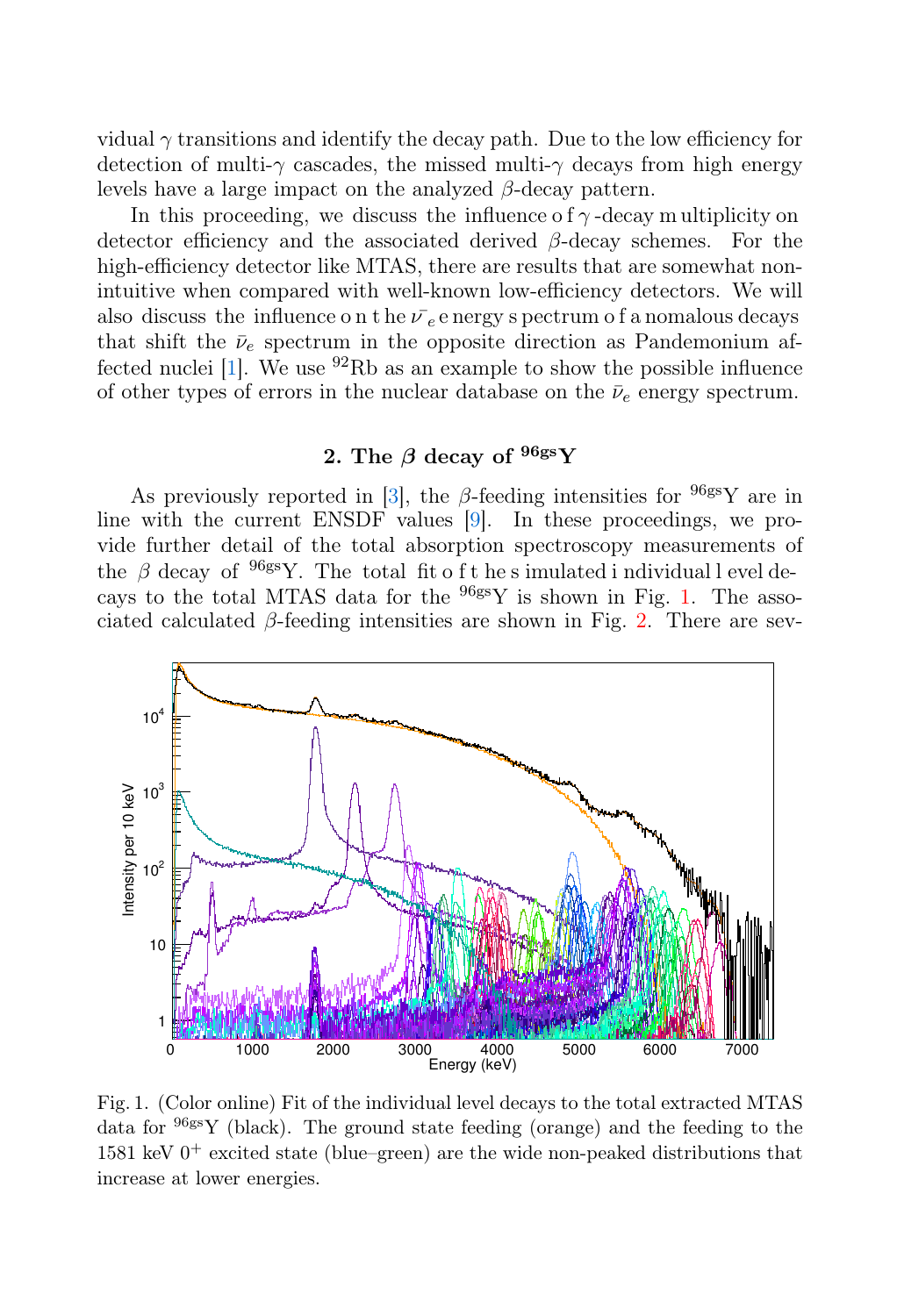

<span id="page-5-0"></span>Fig. 2. Calculated β-feeding intensities for the  $968\text{°Y}$ . Above 6600 keV, the intensities are consistent with zero. The large uncertainty just below 3000 keV comes from varying the end point and this type of effect is described in [\[10\]](#page-10-0).

eral challenges associated with the  $96g$ s Y  $\beta$ -decay analysis. First, there are two different states of  $96Y$  produced by nuclear fission of heavy elements, the ground state, <sup>96gs</sup>Y ( $T_{1/2} = 5.34$  s, 0<sup>-</sup>), and the isomeric state, <sup>96m</sup>Y  $(T_{1/2} = 9.6 \text{ s}, 1140 \text{ keV}, 8^+).$  The ratios of these two states produced by nuclear fission are not well-known  $[11]$ . In our experimental setup, the isomer  $96m$ Y is not extracted directly from the ion source, nor is it produced from the decay of  $96Sr$ , due to its high spin  $(8^+)$ , hence we did not study the decay of the isomeric state  $96m$ Y.

Another difficulty with the <sup>96gs</sup>Y analysis is the existence of a  $0^+ \rightarrow 0^+$ transition from the first excited state 1581 keV. This is the lowest excited state in  $96$ Zr and hence only decays via an E0 decay to the ground state in <sup>96</sup>Zr. This E0 decay is mostly via conversion electrons but there is a branching via electron–positron pair production. As can be seen in Fig. [1,](#page-4-0) the signal from this decay in MTAS is similar in shape to a  $\beta$  decay to this level. This is because of the low efficiency for MTAS to detect conversion electrons of 1500 keV. We were unable to detect these electrons in the auxiliary detectors because these electrons are too energetic to produce a clear peak in 1 mm thick silicon detectors. Due to the inefficiency of MTAS to clearly detect the conversion electrons, we assume the  $\beta$  intensity of 1.26% reported for the 1581 keV level are correct [\[12,](#page-10-2) [13\]](#page-10-3).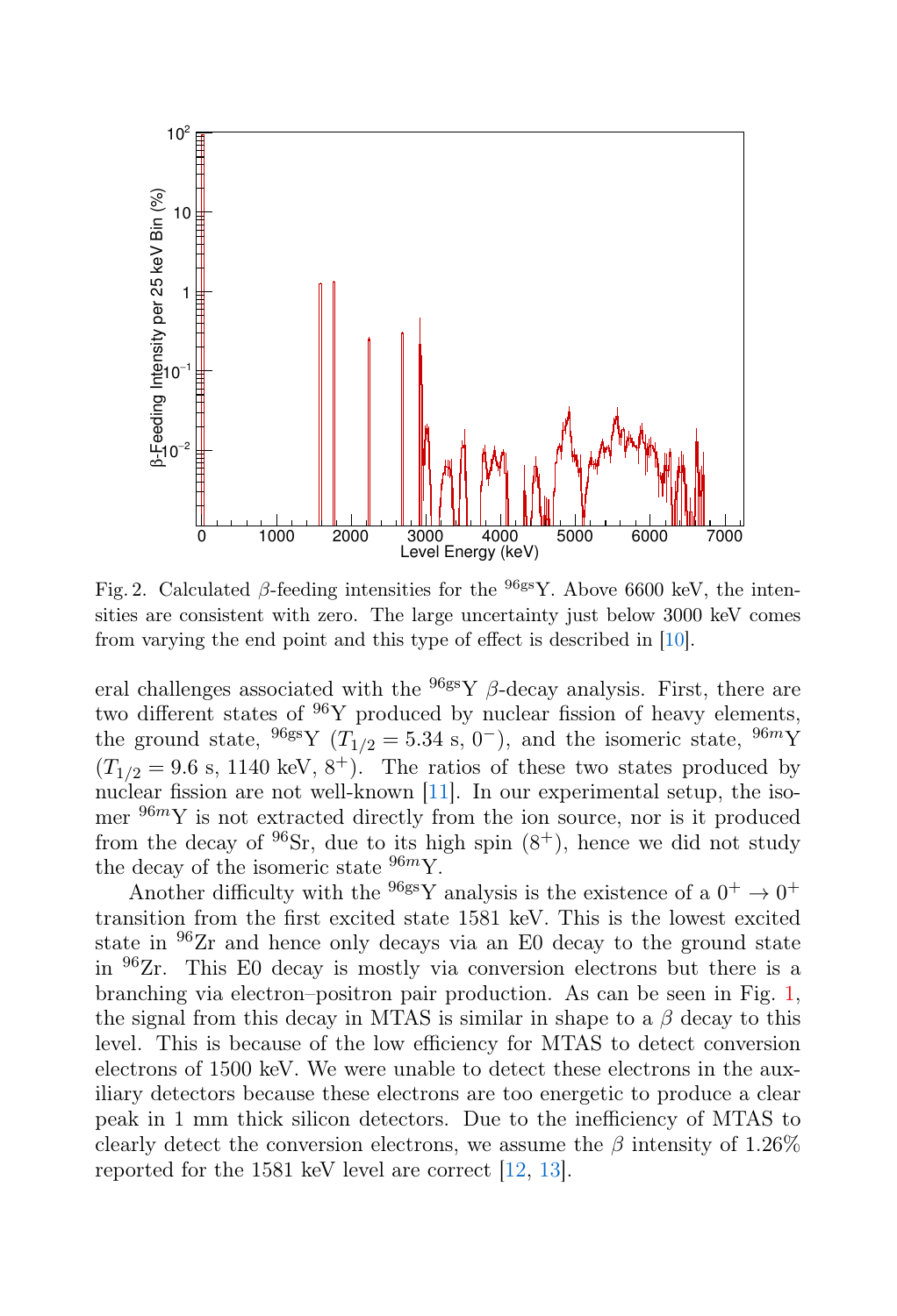#### 3. MTAS Efficiency as a function of  $\gamma$  multiplicity

For a total absorption spectrometer (TAS), there are two important efficiencies to consider, full energy efficiency and total efficiency. Full energy efficiency is when the entire energy of a  $\gamma$  ray is detected by a TAS and total efficiency is when any amount of energy from a  $\gamma$  ray is detected by a TAS.

The single  $\gamma$ -ray peak efficiency for MTAS (with auxiliary  $\beta$  detectors) is a flat 81% from 300 to 800 keV, and then the peak efficiency decreases smoothly to 71% at 6 MeV as shown in [\[7\]](#page-9-7). The MTAS single  $\gamma$ -ray efficiency is the black curve shown in Fig. [3.](#page-6-0) It is worth noting that the MTAS peak efficiency curve is relatively flat, with an approximate decrease of only 11% going from 300 keV to 5 MeV.



<span id="page-6-0"></span>Fig. 3. (Color online) Plot of the range of MTAS (including auxiliary detectors) total efficiencies for 1  $\gamma$  ray (top, black), 2  $\gamma$  rays (second from top, red), 3  $\gamma$  rays (third from top, blue), and  $4\gamma$  rays (fourth from top, green). The total  $\gamma$  energy is the sum of all  $\gamma$  rays considered. The range in efficiencies for each number of  $\gamma$  rays represents the uncertainty based on not knowing the energies of the individual γ rays. The sharp drops at 600, 900, and 1200 keV are due to the 300 keV cut on individual  $\gamma$  ray energy in the calculation.

By convoluting the efficiency curve with itself, the range of MTAS peak efficiencies for two  $\gamma$  rays of with a total energy,  $E_{\text{Total}} = E_{\gamma_1} + E_{\gamma_2}$ , can be obtained. By convolving the single  $\gamma$ -efficiency curve with itself three times, with a total energy,  $E_{\text{Total}} = E_{\gamma_1} + E_{\gamma_2} + E_{\gamma_3}$ , the range of MTAS peak efficiencies for three  $\gamma$  rays can be calculated. The same process can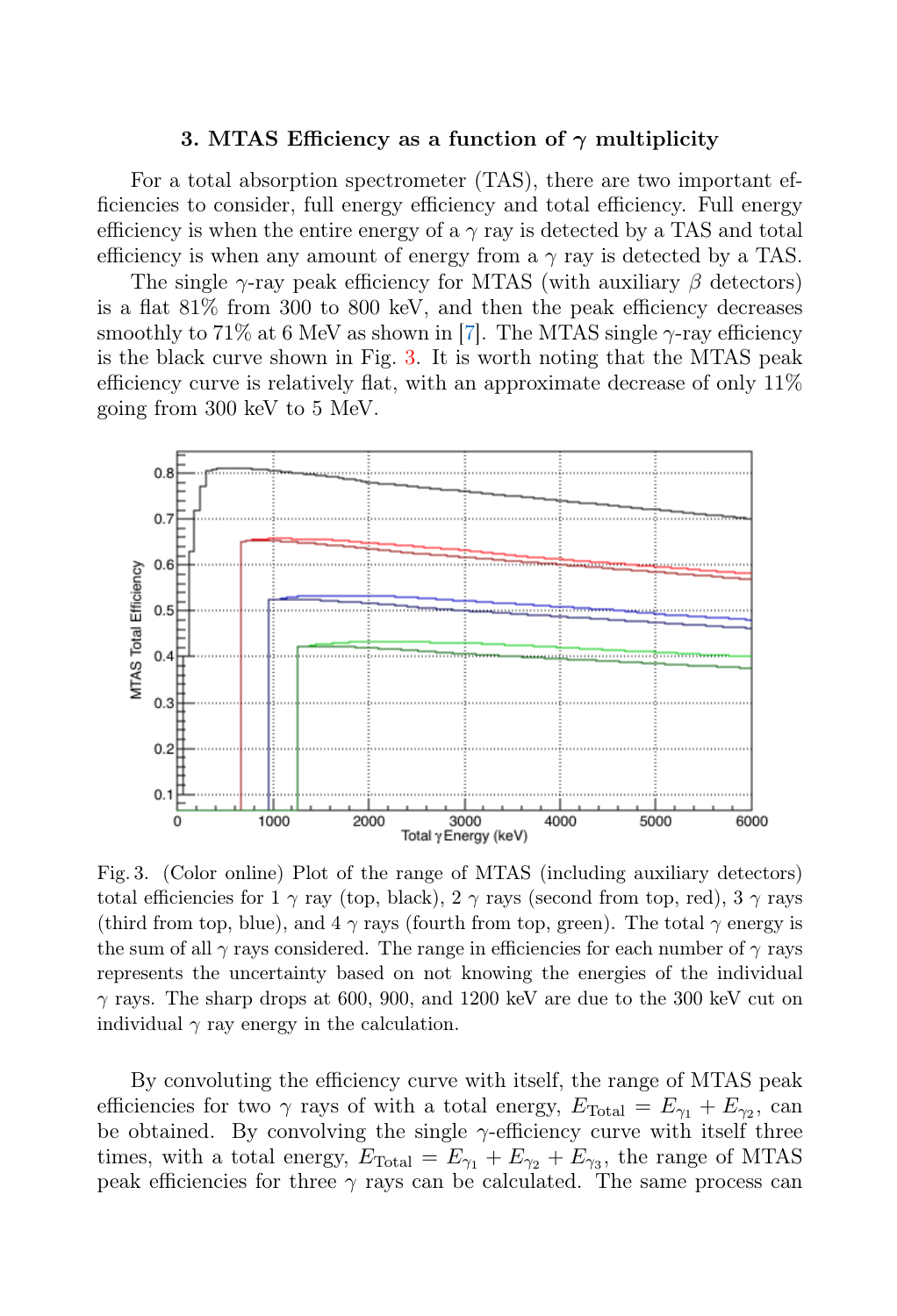be extended to four (or more)  $\gamma$ -ray multiplicity decays. The MTAS peak efficiencies for total energy as a function of the  $\gamma$ -ray multiplicity is shown in Fig. [3.](#page-6-0)

We have simulated various four  $\gamma$  decays to validate the convolution method described above. The simulated total MTAS efficiencies for 4 different energy  $\gamma$  rays, with a summed energy of 4 MeV, varies from 0.394 to 0.418, which is identical to Fig. [3.](#page-6-0) This demonstrates that the total MTAS efficiency, for a given number of  $\gamma$  rays, is relatively insensitive to the energies of the individual  $\gamma$  rays.

The other interesting observation about the MTAS peak efficiency is that when compared to other detectors, the efficiency as a function of the number of  $\gamma$  rays does not change radically. An ideal detector's peak efficiency would not depend on the number of  $\gamma$  rays emitted. To make this observation clear, we compare the efficiencies of various detectors for detecting a single 4 MeV  $\gamma$  ray to the efficiency of detecting four 1 MeV  $\gamma$  rays *i.e.* compare two extreme different decay paths from a 4 MeV level. For MTAS, the peak efficiency of a 4 MeV  $\gamma$  is 0.74 and the efficiency to detect all the energy of four 1 MeV  $\gamma$  rays is  $0.80^4 = 0.41$ . The ratio of these efficiencies is  $R = \epsilon_{1\gamma}/\epsilon_{4\gamma} \sim 1.8$ . This ratio is less than 2.0 for MTAS over all the energies appropriate for measuring  $\beta$  decays. At first glance, a ratio of less than 2.0 may seem large, but it is, in fact, quite small when compared to other low-efficiency detectors. For example, Gammasphere, which is a modular HPGe (with BGO suppression) detector, has a 4.2% peak efficiency at 4 MeV and a 10.5% peak efficiency at 1 MeV, so that the ratio is given by  $R = \epsilon_{1\gamma}/\epsilon_{4\gamma} \sim 0.042/0.105^4 = 346$  [\[14\]](#page-10-4). When compared with other highefficiency detectors, the ratio of 1 and 4  $\gamma$  ray efficiencies for MTAS are also closer to the ideal of 1.0, due to MTAS's much larger size. For the Lucrecia detector (including auxiliary detectors), a 50% peak efficiency at 4 MeV and a 63% peak efficiency at 1 MeV [\[15\]](#page-10-5) the ratio is given approximately by  $R = \epsilon_{1\gamma}/\epsilon_{4\gamma} \sim 0.5/0.63^4 = 3.2$ . This minimization of the sensitivity of efficiency to the number of  $\gamma$  rays leads to improved estimates of  $\beta$  feeding to higher energy levels. Given that the ideal ratio of one 4.0 MeV  $\gamma$  ray peak efficiency to the efficiency of four different  $\gamma$  rays with 4.0 MeV total energy peak efficiency is 1.0, demonstrates that MTAS is much closer to this ideal than low-efficiency detectors.

#### 4. Estimating  $\gamma$  multiplicity in MTAS

By gating on total energy and looking at the energy deposit in the different modules of MTAS, we can estimate the decay paths from  $\beta$  feedings in the energy gate. This tells us the average number of  $\gamma$  rays emitted in addition to identifying the major decay paths. For clear peaks, the decay paths can be identified explicitly, but for very high multiplicity  $\gamma$  decays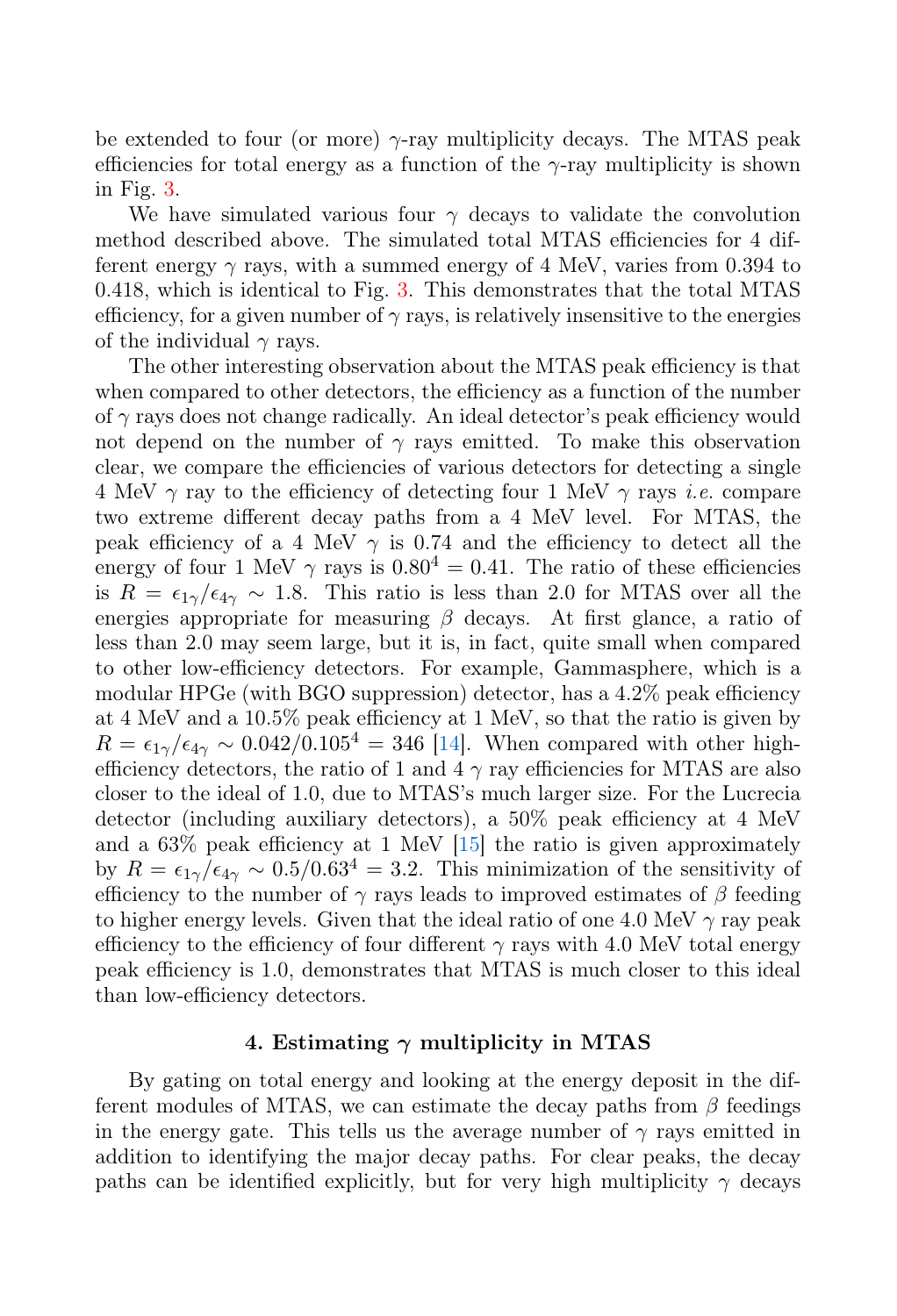coming from a smooth continuum, this becomes more challenging. However, as demonstrated above, as long as we can estimate the various number of  $\gamma$  rays in the decay paths, identifying the exact energies of the individual  $\gamma$  rays does not matter strongly. This is useful in the case of a low statistics measurement, where we detect a clear  $\beta$ -fed level but with not enough statistics to extract all of the decay paths. Further information on using the modularity of MTAS to identify the decay paths can be found in [\[8,](#page-9-5) [16\].](#page-10-6)

# 5. Correction of  $\bar{\nu}_e$  energy spectrum with respect to previous <sup>92</sup>Rb data

There is some belief that all corrections to the  $\bar{\nu}_e$  spectrum relative to ENSDF data are biased in one direction. This bias is based on assuming that the Pandemonium effect is the only correction important to TAS corrected  $\beta$ -decay measurements [\[1\]](#page-9-0). This is not necessarily the case. Many of the calculations of the  $\bar{\nu}_e$  energy spectrum were based on <sup>92</sup>Rb data that had a  $50\%$  feeding to the ground state of  $92\text{Sr}$  [\[17,](#page-10-7) [18\]](#page-10-8). The data were not corrected until 2012 [\[19\].](#page-10-9) The ratio of these data to the calculated MTAS spectra is shown in Fig. [4.](#page-8-0) This results in large changes to the high-energy part of the expected  $\bar{\nu}_e$  spectrum. While the influence of the Pandemonium effect may be the dominant correction to current nuclear data, other types of corrections must always be entertained as a possibility. In other words, only a proper total absorption measurement can yield a reliable β-decay pattern for complex  $\beta$  decays.



<span id="page-8-0"></span>Fig. 4. Ratio of the calculated MTAS data to the 2007 ENSDF data of the  $\bar{\nu}_e$  flux as a function of energy for  $235$ U fuel for  $92$ Rb. This correction is in the opposite direction to reductions in ground state to ground state feedings based on nuclei affected by the Pandemonium effect.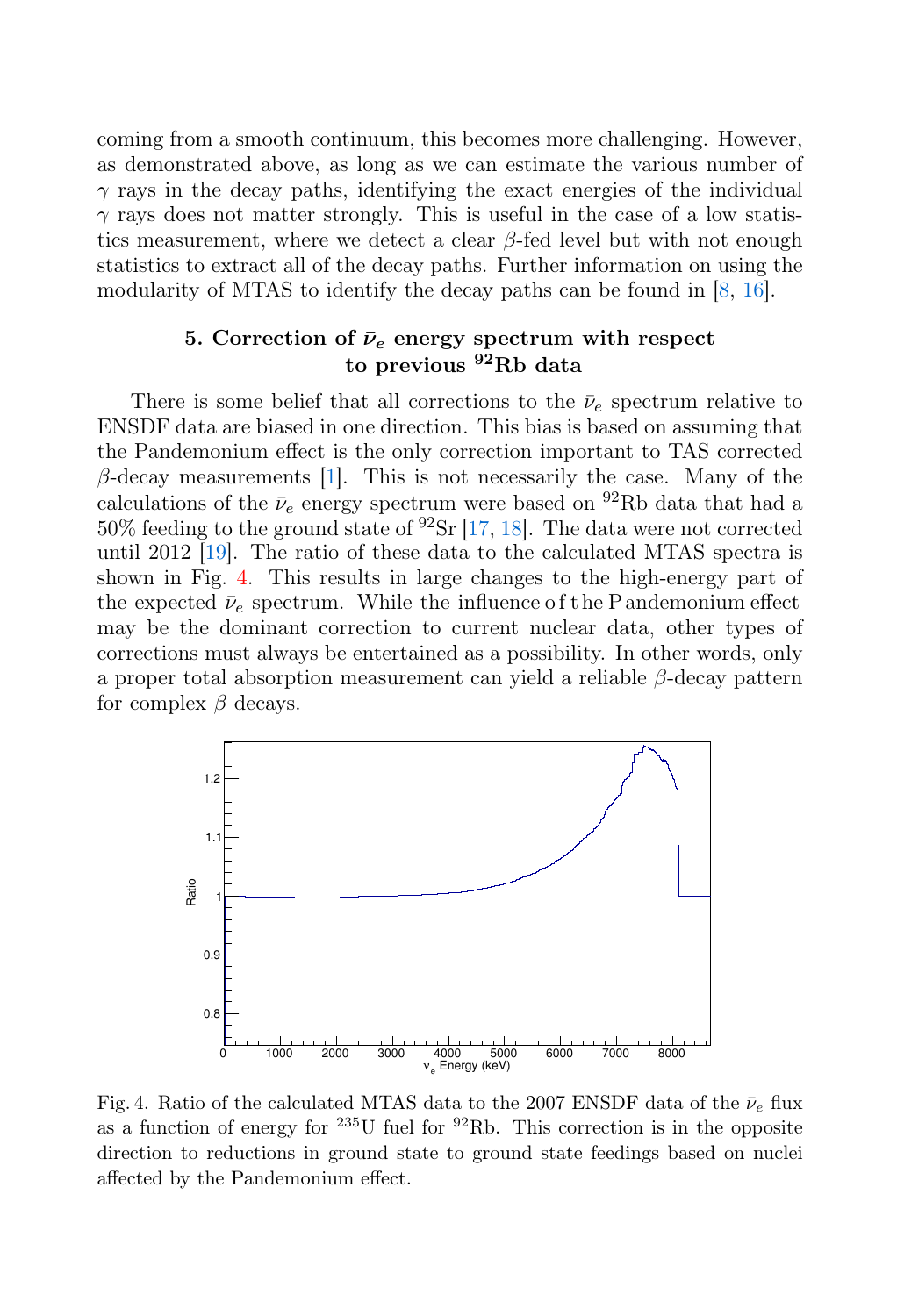#### 6. Summary

We show the fit to the MTAS singles energy spectrum and the calculated β-feeding intensity for  $96gS$ . This validates the current ENSDF decay scheme for this nucleus. With the latest set of total absorption spectrometers, and MTAS in particular, we are approaching an ideal total absorption spectrometer. This is shown by the small change in the peak efficiency as a function of the of  $\gamma$ -ray multiplicity. It is also demonstrated by the minimal dependence of the MTAS peak efficiency on the individual energies of  $\gamma$  rays of a given decay with a particular multiplicity (less than 3% for  $4 \gamma$  rays with a total energy of 4 MeV). With an estimate of the MTAS peak efficiency averaged over  $\gamma$  multiplicity, we can quickly estimate an average  $\beta$  feeding. While we do not use this property directly during the full analysis, we can use this information during online analysis to identify the possible incompleteness of each measured  $\beta$ -decay feeding intensity. This quickly and accurately demonstrates where new  $\beta$ -feeding corrections are required. Lastly, we show the case of  $92Rb$  as a warning about other possible influences on the  $\bar{\nu}_e$  energy spectra of incomplete nuclear data.

This research was sponsored by the Office of Nuclear Physics, U.S. Department of Energy under contracts DE-AC05-00OR22725, DE-FG02-96ER 40983, and DE-FG02-96ER40978. This work was also supported and inspired by an IAEA Coordinated Research Project on a Reference Database for beta-delayed neutrons.

#### REFERENCES

- <span id="page-9-0"></span>[1] J.C. Hardy, L.C. Carraz, B. Jonson, P.G. Hansen, [Phys. Lett. B](http://dx.doi.org/10.1016/0370-2693(77)90223-4) 71, 307 [\(1977\).](http://dx.doi.org/10.1016/0370-2693(77)90223-4)
- <span id="page-9-1"></span>[2] T. Yoshida, A.L. Nichols, "Assessment of Fission Product Decay Data for Decay Heat Calculations: A report by the Working Party on International Evaluation Co-operation of the Nuclear Energy Agency Nuclear Science Committee", Paris, France: Nuclear Energy Agency, Organization for Economic Co-operation and Development, 2007.
- <span id="page-9-2"></span>[3] B.C. Rasco *et al., [Phys. Rev. Lett.](http://dx.doi.org/10.1103/PhysRevLett.117.092501)* **117**, 092501 (2016).
- <span id="page-9-3"></span>[4] A.C. Hayes *et al., [Phys. Rev. Lett.](http://dx.doi.org/10.1103/PhysRevLett.112.202501)* **112**, 202501 (2014).
- <span id="page-9-4"></span>[5] D. Cano-Ott et al., [Nucl. Instrum. Methods Phys. Res. A](http://dx.doi.org/10.1016/S0168-9002(99)00217-X) 430, 333 (1999).
- [6] D. Cano-Ott et al., [Nucl. Instrum. Methods Phys. Res. A](http://dx.doi.org/10.1016/S0168-9002(99)00216-8) 430, 488 (1999).
- <span id="page-9-7"></span>[7] M. Karny et al., [Nucl. Instrum. Methods Phys. Res. A](http://dx.doi.org/10.1016/j.nima.2016.08.046) 836, 83 (2016).
- <span id="page-9-5"></span>[8] B.C. Rasco et al., [Nucl. Instrum. Methods Phys. Res. A](http://dx.doi.org/10.1016/j.nima.2015.03.087) 788, 137 (2015).
- <span id="page-9-6"></span>[9] D. Abriola, A. Sonzogni, [Nucl. Data Sheets](http://dx.doi.org/10.1016/j.nds.2008.10.002) 109, 2501 (2008).